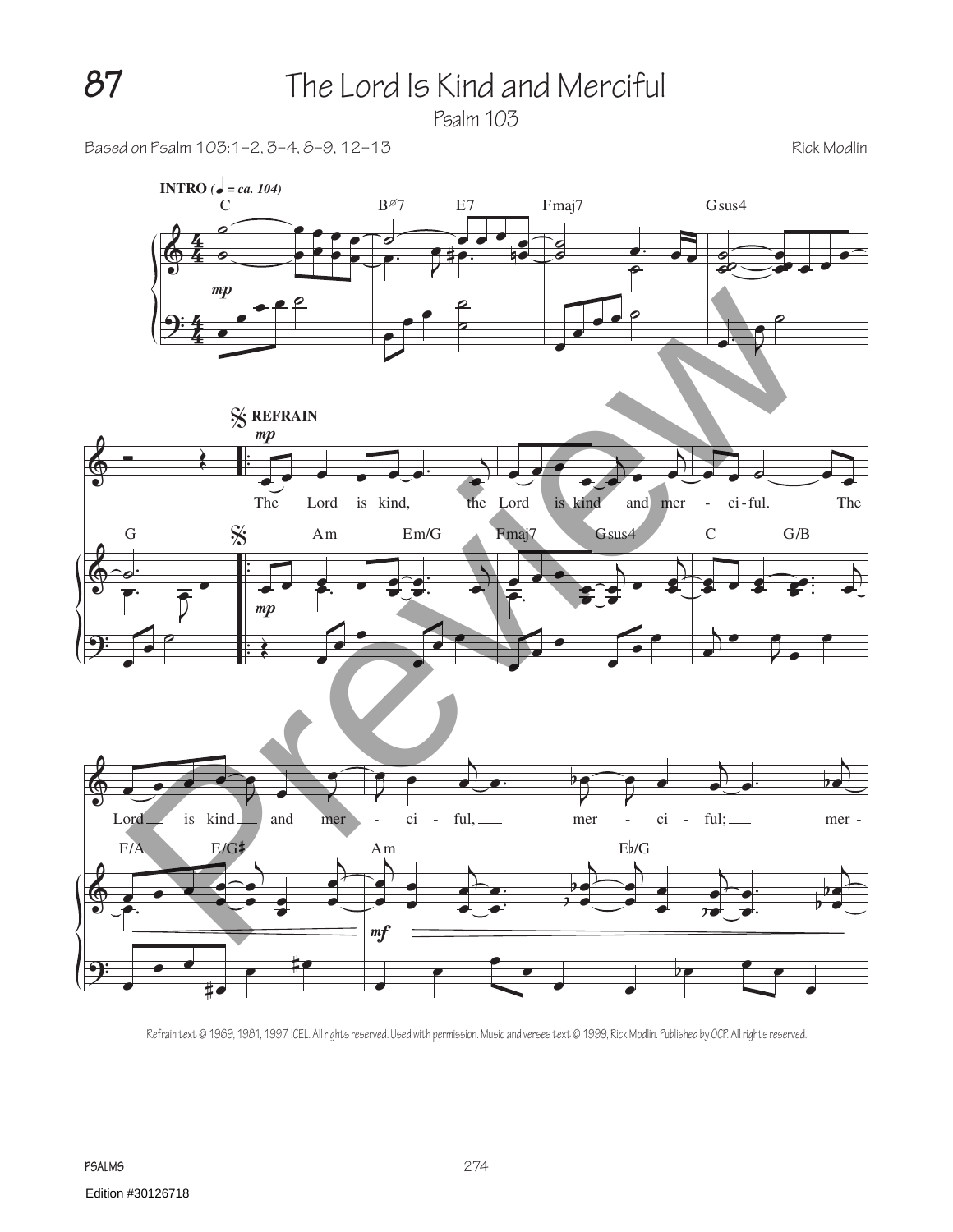**87—The Lord Is Kind and Merciful (2)**